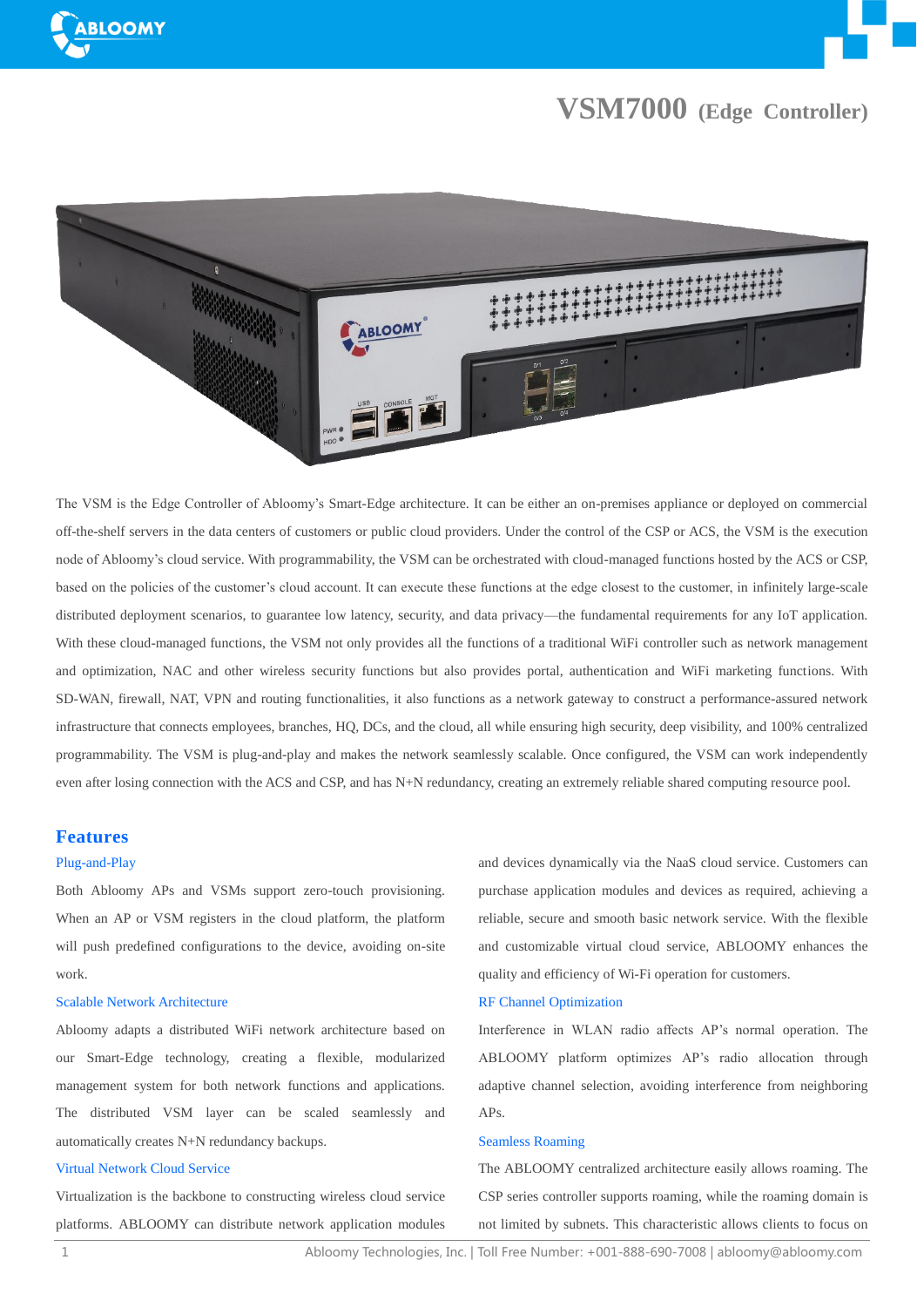the Wi-Fi coverage, instead of existing network plans, which simplifies network planning and reduces the cost.

#### Multiple Authentication Methods

Multiple authentication methods are included, such as SMS, Facebook, Google+, 802.1X, username and password, non-authentication, automatic authentication and more. After the first SMS/Social media authentication, subsequent access does not require authentication, which not only improves the user experience, but also saves on SMS expenses.

## Build VPN Private Cloud Network Dynamically

The ABLOOMY cloud service management satisfies the needs of dedicated Wi-Fi at events. With the CSP cloud platform, the enterprise can bring an AP to an event to extend their VPN.

#### URL Access Control

The VSM can capture and filter browsed URL information based on firewall policies from the CSP.

#### Probe

The ABLOOMY AP supports probe functions. When the terminal's Wi-Fi is enabled, the AP will obtain the device's MAC and signal strength. The probe supports real-time monitoring and WLAN environment analysis for network adjustment. Working with the ABLOOMY data analytics server (VDS), the probe will create heat maps and analysis charts for long-term marketing.

### Role Based Access Control

Role based access control is the main advantage of ABLOOMY products. The platform can define different levels of access roles and authorize differentiated services for the users.

#### Flexible Data Forwarding

Based on the policies, the data forwarding can be done either locally by AP locally or centrally by VSM.

#### Localized Operation and Management

For security-sensitive customers, both operation and security

functions can be localized to the customers' premises; these functions include advertisement management, content cache, social media, applications by industries, data analytics and AAA (accounting, authentication, authorization).

## Centralized Management of Wireless and Wired Network

The wireless and wired terminals can share centralized VSM, authentication, access control and other functions to reduce costs.

# Customized Local Network Services

All local Wi-Fi network services are managed and operated in the cloud. With a leveled multi-tenant feature, ABLOOMY's solution makes NaaS possible and allows customers to customize their local network services without a dependency on the ownership of the hardware.

#### Data Analytics

Collects and visualizes data from both the network and the physical world, providing visibility regarding network status and visitor statistics.

## Ads and Content Operation

Abundant portal templates are available for customers to customize their ad page. The customer can use single page or multi-page portals to present more information.

By caching content locally, customers can save bandwidth by embedding content URL links in the portal page and enabling their Wi-Fi users to locally access videos, articles, and apps, creating a much better user experience. Meanwhile, the backend system will record statistics on viewed and downloaded content to better understand user preferences and fine-tune marketing strategies.

#### Social Media Operation

Social media integration improves the interactions and relationships between businesses and customers, building up long-term marketing strategies.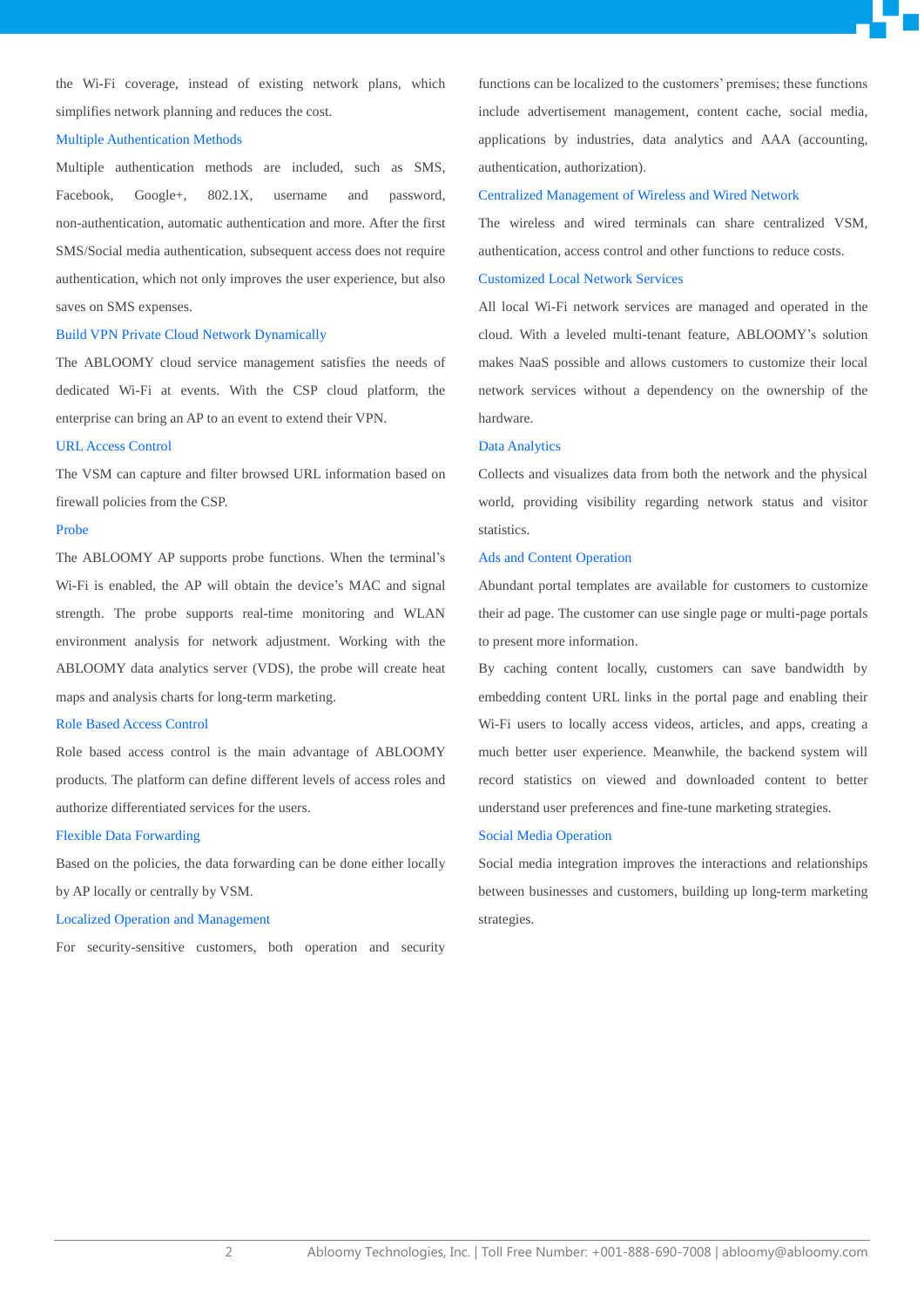

# **Hardware Specifications**

| <b>VSM</b>                   | <b>VSM7000</b>                                 |
|------------------------------|------------------------------------------------|
| <b>Interfaces</b>            | $2*10/100/1000Base$ -T Ethernet ports          |
|                              | 2*SFP ports                                    |
|                              | 1*console port                                 |
|                              | $2*USB 2.0$ ports                              |
| Weight                       | 13.5kg                                         |
| Dimension $(L^*W^*D)$        | 424mm*565mm*90mm                               |
| <b>AP Limits</b>             | 2048                                           |
| <b>Disk</b>                  | 256G SSD                                       |
| <b>Power Supply</b>          | 110-240VAC                                     |
| Consumption                  | 350W                                           |
| <b>Operating temperature</b> | $0 \text{ C} \sim 40 \text{ C}$ (32 F ~ 104 F) |
| Storage temperature          | -20 °C ~ 80 °C (-68 °F ~ 176 °F)               |
| Humidity                     | $10\% \sim 90\%$ , non-condensing              |

# **Software Specification**

| Broadcast discovery                          |                          | <b>TKIP</b>                                           |
|----------------------------------------------|--------------------------|-------------------------------------------------------|
| DHCP option 43 discovery                     |                          | Combined Encryptions                                  |
| DNS discovery                                | Authentication           | Radius Server                                         |
| Configure manually                           |                          | LDAP                                                  |
| Support AP and probe mode                    |                          | Built-in role-based access control                    |
| Support manual / automatic channel selection |                          | User's MAC address based authentication               |
| Configure RF TX/RX manually                  |                          | 802.1X authentication                                 |
| Configure channel size 20M/40M/80M manually  |                          | Social media authentication (Facebook, Google+, etc.) |
| Support manual /auto TX power configuration  |                          | SMS authentication                                    |
| Central forwarding mode                      |                          | Customer's APP authentication                         |
| Distributed NAT forwarding mode              |                          | UMS (Authentication & Accounting & Authorization)     |
| Local transparent forwarding mode            |                          | Support multiple authentications concurrently         |
| Support each SSID with Local forwarding VLAN | Security                 | Hidden SSID, Rouge AP detection                       |
| Concurrent local and central forwarding mode |                          | User isolation and Network isolation                  |
| L2 roaming between APs                       |                          | URL capture                                           |
| Policy routing<br><b>ARP</b>                 |                          | Black / white list                                    |
|                                              |                          | MAC and IP address binding                            |
| 802.1P/O                                     |                          | DoS attack protection                                 |
| <b>DHCP</b> Server                           | <b>Access Management</b> | Automatically disconnect idle traffic user            |
| <b>IGMP</b> Snooping                         |                          | Role-based access control                             |
| <b>OSPF</b> Dynamic routing                  |                          | Time-based access control                             |
| <b>DHCP</b> Relay                            |                          | Location-based access control                         |
| DHCP Relay to multiple servers               |                          | Combine Role/Time/Location based access control       |
| Open system                                  | Load Balance             | Load balance based on user                            |
| Pre-share PSK                                |                          | Load balance based on traffic                         |
| <b>WEP</b>                                   | Firewall                 | Stateful Firewall                                     |
| WPA2 Encryption                              | <b>NAT</b>               | <b>SNAT</b>                                           |
|                                              |                          |                                                       |

3 Abloomy Technologies, Inc. | Toll Free Number: +001-888-690-7008 | abloomy@abloomy.com